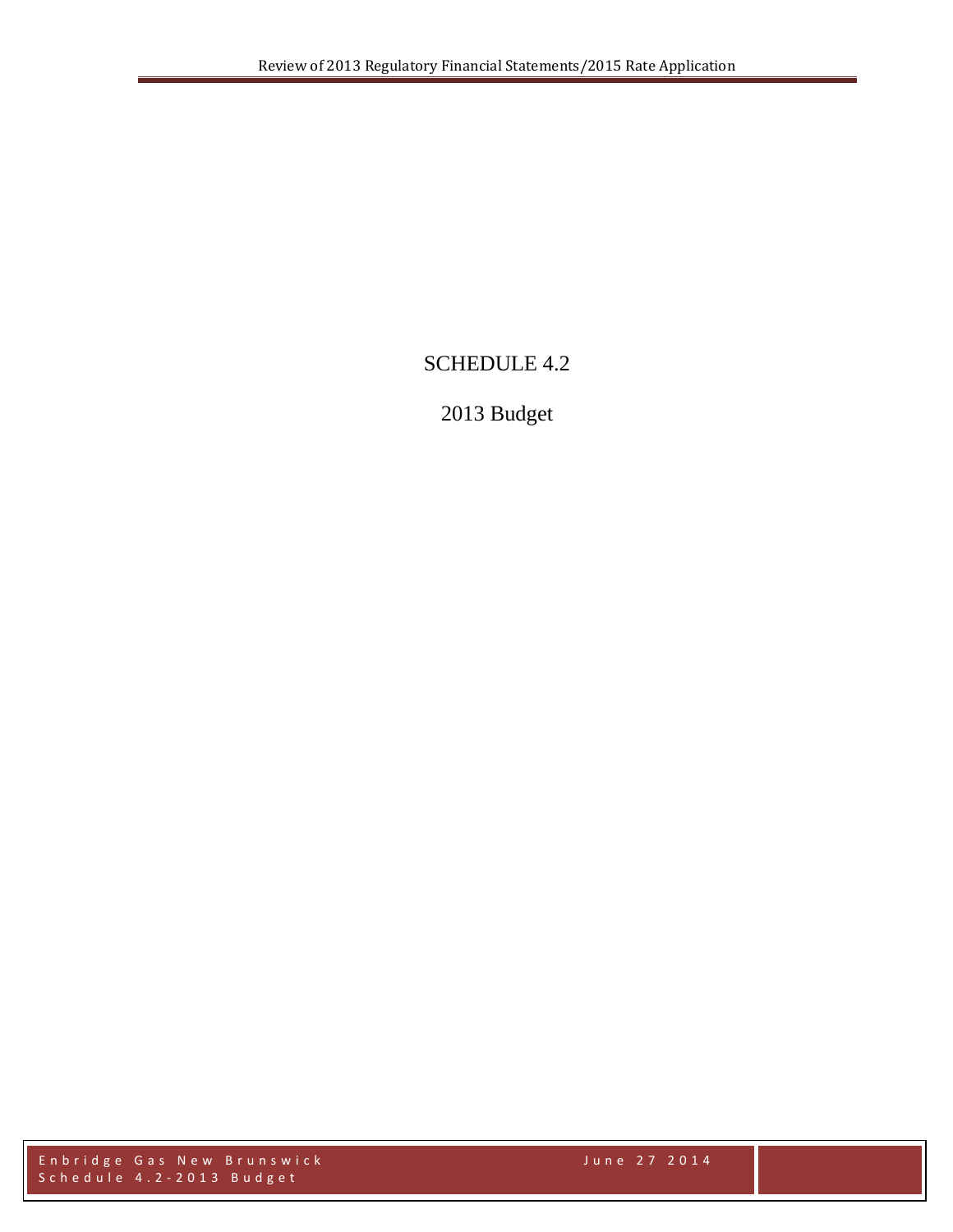Budget Balance Sheet for Regulatory Purposes As at December 31, 2013

| (in thousands of dollars)                                                                                                           |    |                         |
|-------------------------------------------------------------------------------------------------------------------------------------|----|-------------------------|
| <b>Assets</b>                                                                                                                       |    | 2013                    |
| <b>Regulated Assets</b>                                                                                                             |    |                         |
| Property, Plant and Equipment (Note 2)<br>Gas Distributor Plant in Service - Net (includes AFUDC capitalized during 2013 of \$42.0) | \$ | 174,026                 |
| <b>Construction Work In Progress - Gas Distributor Plant</b>                                                                        |    | 2,009                   |
| <b>Total Property, Plant &amp; Equipment</b>                                                                                        |    | 176,035                 |
| <b>Deferred Charges</b>                                                                                                             |    |                         |
| Deferred Development Costs - Net (Note 3)<br>Development O&M Capitalized Costs - Net (Note 4)<br><b>Total Deferred Charges</b>      |    | 425<br>97,134<br>97,559 |
| <b>Short Term Investments</b>                                                                                                       |    | 2,978                   |
| <b>Total Regulated Rate Base Assets</b>                                                                                             |    | 276,572                 |
| Other Regulated Assets (Note 5)                                                                                                     |    | 28,779                  |
| <b>Total Regulated Rate Base Assets</b>                                                                                             |    | 305,351                 |
| <b>Regulatory Deferral (Note 1)</b>                                                                                                 |    | 178,747                 |
| <b>Total Assets</b>                                                                                                                 | S. | 484,098                 |
| <b>Liabilities and Partner's Equity</b><br>Partner's Equity (Ratebase) (Note 1)                                                     | \$ | 127,853                 |
| Long-term Advances from Associates and Affiliates (Notes 1 and 6)                                                                   |    | 160,339                 |
| Other Regulated Liabilities (Note 7)                                                                                                |    | 17,159                  |
|                                                                                                                                     |    | 305,351                 |
| <b>Partner's Equity (Regulatory Deferral)</b>                                                                                       |    | 178,747                 |
| <b>Total Liabilities and Equity</b>                                                                                                 | \$ | 484,098                 |

**Financial Statement Effects of Rate Regulation and Legislative Changes –** Note 1 **Rate Base for Regulatory Purposes –** Note 12 **Capital Structure for Regulatory Purposes** – Note 13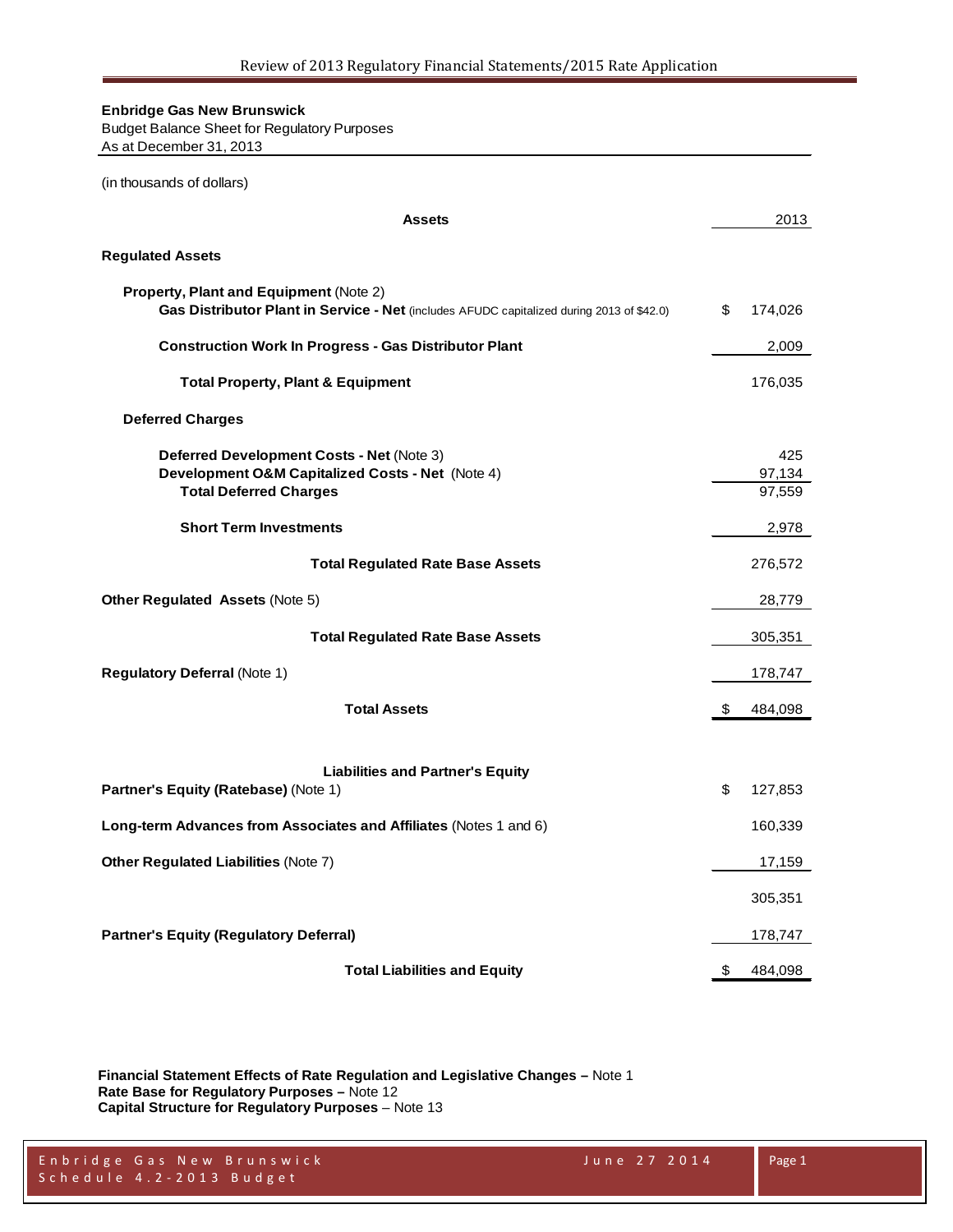Statement of Budgeted Income for Regulatory Purposes For the year ended December 31, 2013

(in thousands of dollars)

|                                                                                 | 2013         |
|---------------------------------------------------------------------------------|--------------|
| Revenue                                                                         |              |
| <b>Operating Revenue (Note 8)</b>                                               |              |
| Gas distribution                                                                | \$<br>41,580 |
| Miscellaneous                                                                   | 175          |
| <b>Allowance for Funds Used During Construction</b>                             | 42           |
|                                                                                 | 41,797       |
| <b>Installation Service</b>                                                     |              |
| Revenue                                                                         | 590          |
| Cost of goods sold                                                              | (383)        |
|                                                                                 | 207          |
| <b>Total Revenue</b>                                                            | 42,004       |
|                                                                                 |              |
| <b>Expenses</b>                                                                 |              |
| <b>Operating Expenses</b><br>Operating and maintenance (Note 9)                 | 11,969       |
| Transportation (net)                                                            | 1,901        |
| Total Operating and maintenance expenses                                        | 13,870       |
|                                                                                 |              |
| Bad debt expense                                                                | 226          |
| Amortization of Property, Plant and Equipment                                   | 7,459        |
| <b>Municipal and Other Taxes</b>                                                | 1,195        |
| Interest on Amounts Due to Associates & Affiliates and Other Interest (Note 10) | 8,473        |
| <b>Amortization of Deferred Development Costs</b>                               | 2,908        |
| <b>Total Expenses</b>                                                           | 34,131       |
| Income before Extraordinary Items, Regulatory Deferral and Return on Rate Base  | 7,873        |
| <b>Regulatory Deferral</b>                                                      |              |
| <b>Regulated Return on Equity (Note 11)</b>                                     | \$<br>7,873  |

**Financial Statement Effects of Rate Regulation and Legislative Changes –** Note 1 **Details of Affiliate Transactions** – Note 14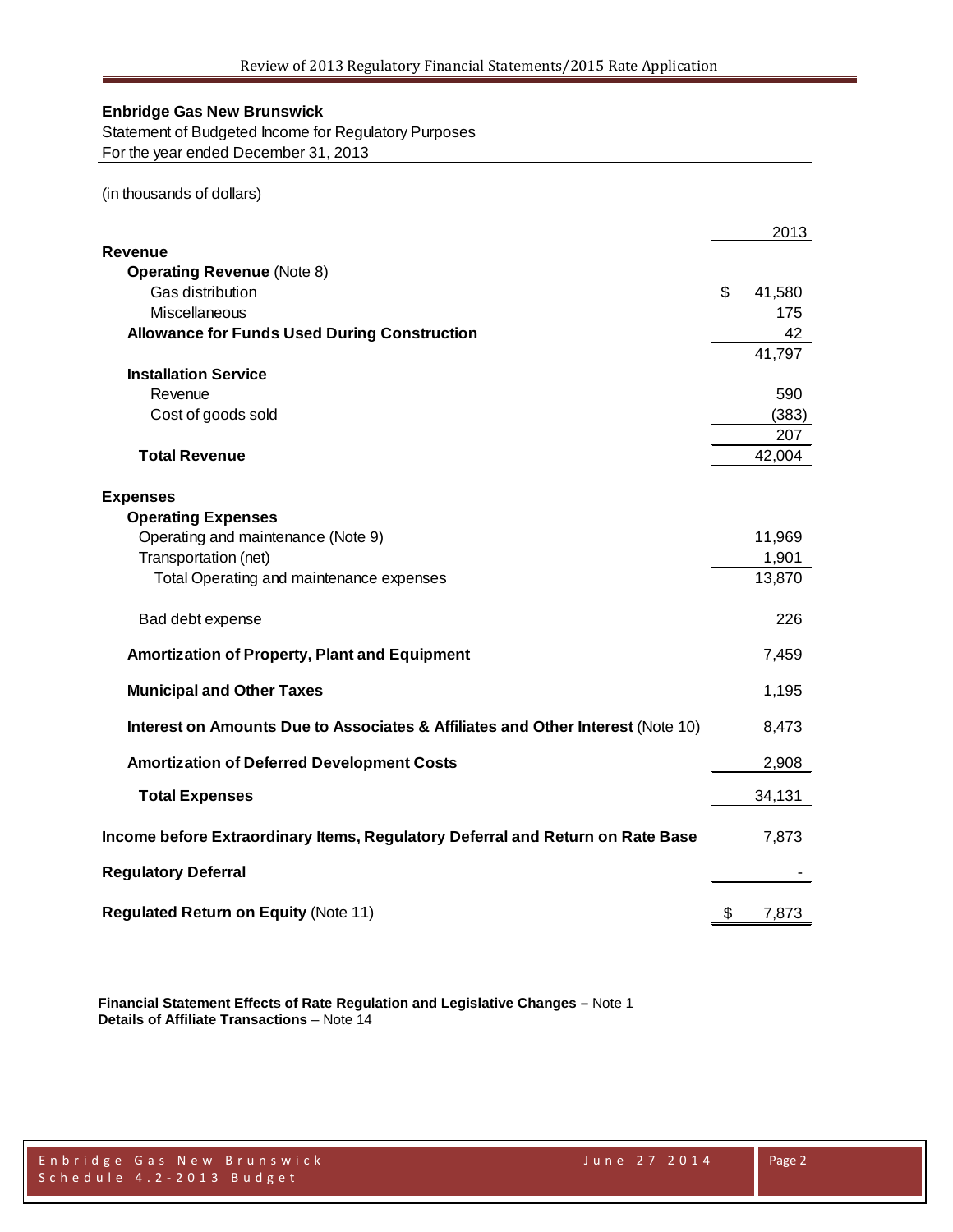Notes to 2013 Budget Regulatory Financial Results For the year ended December 31, 2013

#### Note 1 **Financial Statement Effects of Rate Regulation and Legislative Changes**

The Public Utility's primary business activities are subject to regulation by the New Brunswick Energy and Utilities Board (EUB). The Public Utility follows accounting practices prescribed by its regulator or stipulated in approved ratemaking decisions that are subject to examination and approval by the EUB and are similar to those being used by other enterprises in the gas distribution industry in Canada. Accordingly, the timing and recognition of certain revenues and expenses may differ from that otherwise expected under generally accepted accounting principles (GAAP) applicable to non-regulated operations. The ultimate recoverability of costs incurred is dependent upon the approval of the EUB.

Rate regulation creates differences between the manner in which the Public Utility accounts for transactions or events and how they would be accounted for if the Public Utility was not subject to rate regulation. The differences in accounting treatment include:

The EUB permits an "allowance for funds used during construction" (AFUDC) to be included in the rate base. In addition, AFUDC is included in the cost of property, plant and equipment and is depreciated over future periods as part of the total cost of the related asset, based on the expectation that depreciation expense, including the AFUDC component, will be approved for inclusion in future rates. AFUDC for rate-regulated entities includes both an interest component and a cost of equity component. In the absence of rate regulation, GAAP would permit the capitalization of only the interest component. Therefore, the initial set up of the equity component as a capitalized asset and the corresponding revenue recognized during the construction phase would not be recognized nor would the subsequent depreciation of the asset.

As prescribed by the EUB, the Public Utility does not recognize gains and losses on the sale of all of its natural gas in the statement of income and uses a purchase gas variance account to defer the gain or loss on sale. Non-regulated enterprises would normally account for the gain or loss in the statement of income or comprehensive income.

Enbridge Inc., on behalf of the Public Utility, maintains a pension plan which provides defined benefit pension benefits to employees. As prescribed by the EUB, contributions made to the plan are expensed as paid, consistent with the recovery of such costs in rates. Under GAAP, pension costs and obligations for defined benefit pension plans are determined using the projected benefit method and are charged to income as services are rendered.

The Public Utility had been subject to non-traditional regulation which recognized its immature nature. Unlike many similar utilities, the Public Utility's rates were not set on a cost based methodology. Prior to October 1, 2012, the Public Utility's rates were set exclusively based upon a market based methodology, and were based on a targeted savings over alternate fuel for end use customers. This rate setting methodology had been approved by the EUB for use during the development period after which rates are expected to be cost based.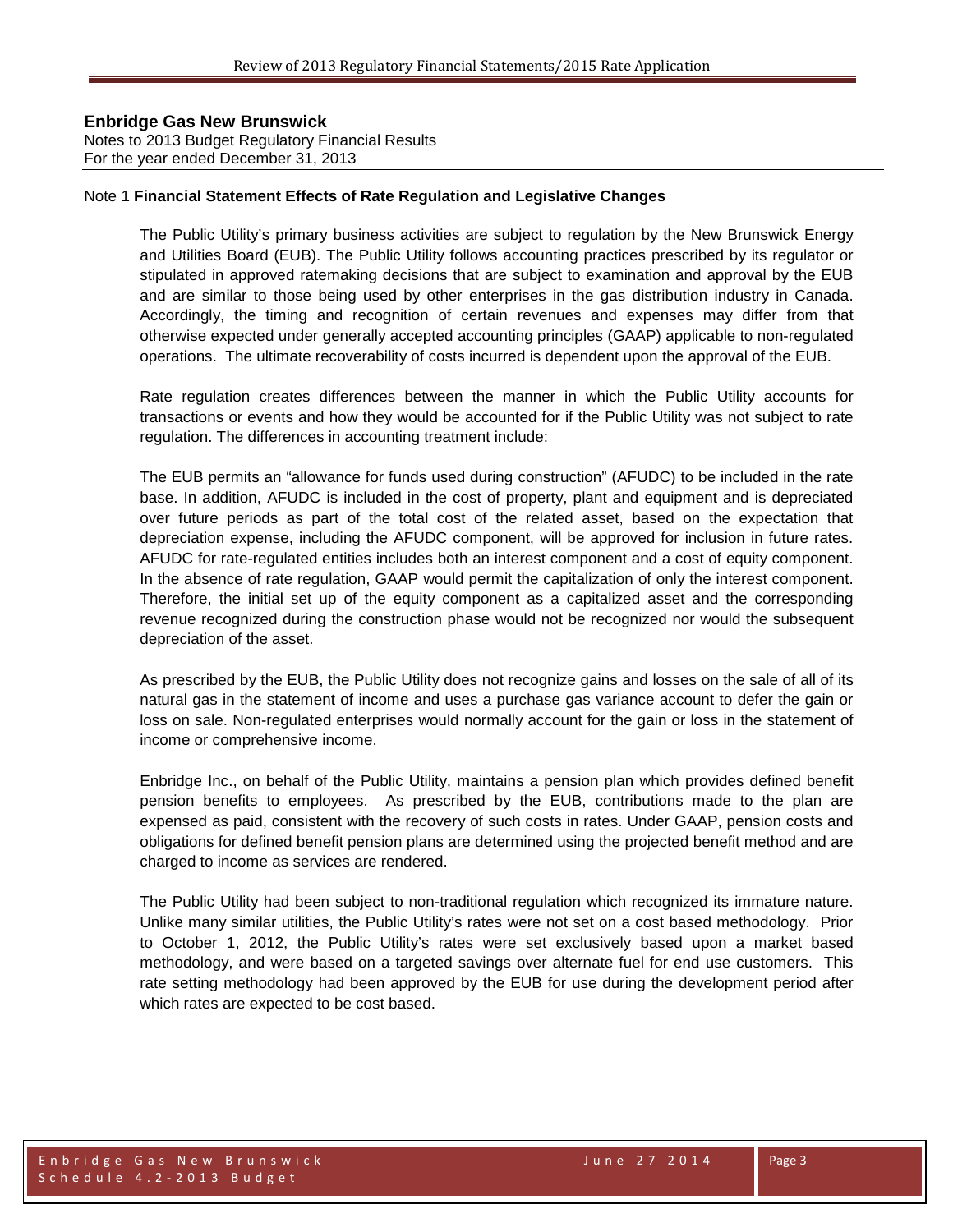Notes to 2013 Budget Regulatory Financial Results For the year ended December 31, 2013

#### Note 1 **Financial Statement Effects of Rate Regulation and Legislative Changes (continued)**

In December 2011, the Province of New Brunswick introduced legislation that outlined new rate classes, and a new rate setting methodology for the Public Utility. The legislation subsequently received proclamation on January 18, 2012, with the supporting Rates and Tariffs Regulation being filed April 16, 2012. As a result of the legislation, effective March 1, 2012, the Public Utility was directed to combine the Small General Service Residential Oil (SGSRO) and Small General Service Residential Electric (SGSRE) rate classes into a single Small General Service Residential (SGSR) class and apply the SGSRE distribution rate to all customers. In addition, effective October 1, 2012, the Public Utility was directed to establish new rate classes for all customers, with rates to be based on the lesser of the market based rate, or the cost of service rate with an allowed multiplier to allow for a level of crosssubsidization with a revenue to cost ratio not exceeding 1.2:1 for any class of customer. The regulation also stipulated the target savings level and alternative fuel sources to be used in determining the market based rates.

The legislation noted above also provided direction with regards to the regulatory deferral account, which the EUB had historically approved to capture the difference between the Public Utility's regulated revenues and its revenue requirement, which non-regulated enterprises would not recognize. Based on the legislative changes, the Public Utility is no longer permitted to depreciate, amortize, earn a return on, or otherwise consider the regulatory deferral account when calculating its revenue requirement. In response to this legislation the Public Utility has not recorded any adjustments to the regulatory deferral account and it will not be considered for the purpose of establishing the revenue requirement, however it will remain as an asset on Enbridge Gas New Brunswick's balance sheet as it remains an asset of the Public Utility for regulatory purposes. Similarly, the capital structure associated with the regulatory deferral account will also remain on the balance sheet, however, the debt and equity associated with the regulatory deferral account are not considered when calculating the allowed rate of return for the Public Utility.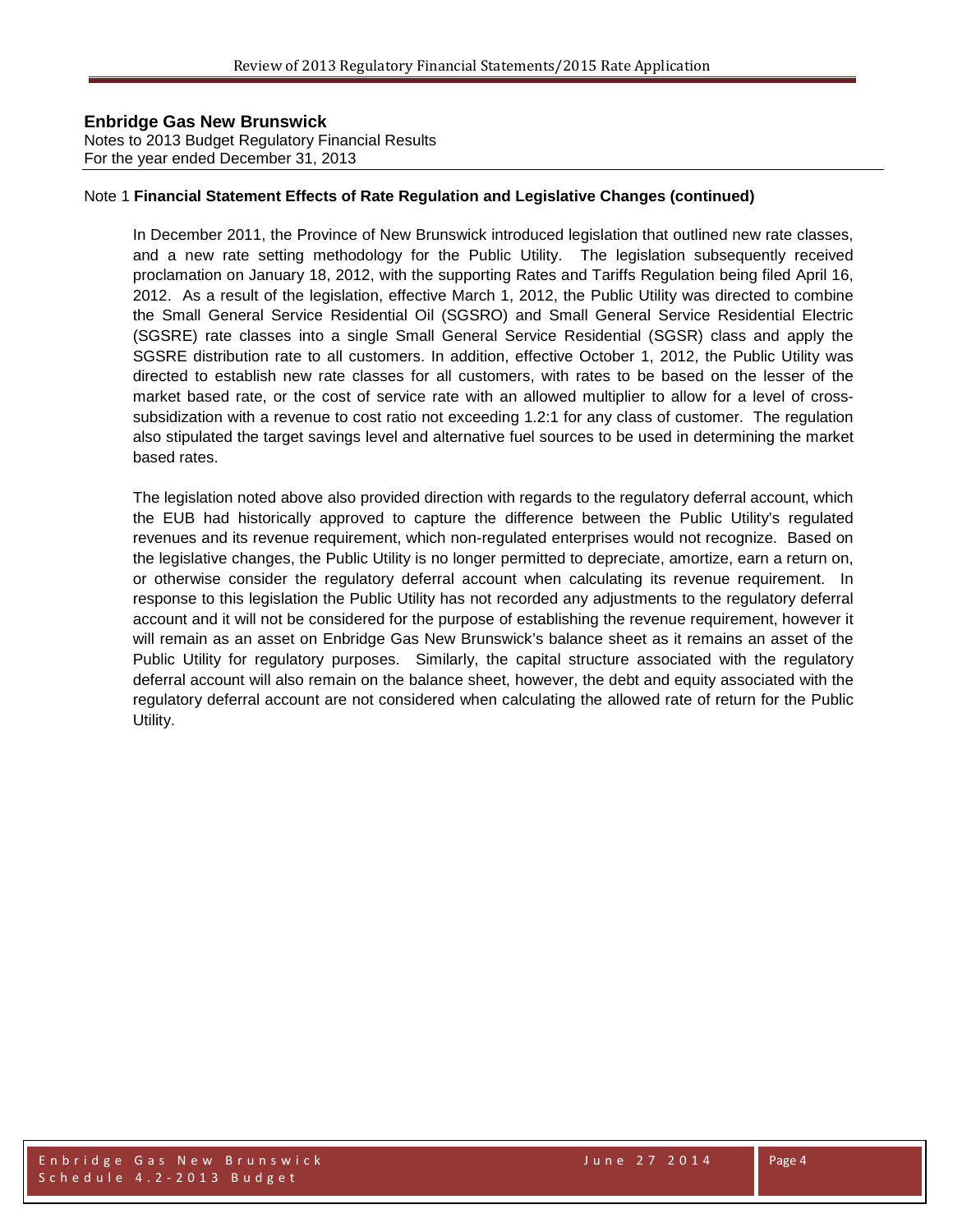Notes to 2013 Budget Regulatory Financial Results For the year ended December 31, 2013

(in thousands of dollars)

## Note 2 **Property, Plant & Equipment**

|                                   | 2013        |         |    |              |    |                 |              |
|-----------------------------------|-------------|---------|----|--------------|----|-----------------|--------------|
|                                   | Accumulated |         |    |              |    | <b>Net Book</b> | Rates of     |
|                                   |             | Cost    |    | Amortization |    | Value           | Amortization |
| Property, plant & equipment       |             |         |    |              |    |                 |              |
| General plant                     |             |         |    |              |    |                 |              |
| Computer hardware & software      | \$          | 3,180   | \$ | (2,319)      | \$ | 861             | 28.80%       |
| Tools and work equipment          |             | 886     |    | (325)        |    | 561             | 5.30%        |
| Office furniture and equipment    |             | 485     |    | (157)        |    | 328             | 4.40%        |
| Transportation                    |             | 1,698   |    | (619)        |    | 1,079           | 11.80%       |
| Communications                    |             | 81      |    | (81)         |    |                 | 28.80%       |
| Leasehold improvements            |             | 935     |    | (557)        |    | 378             | 1            |
| Subtotal                          |             | 7,265   |    | (4,058)      |    | 3,207           |              |
| Distribution plant                |             |         |    |              |    |                 |              |
| Land                              |             | 375     |    |              |    | 375             |              |
| Rights of way and easements       |             | 156     |    |              |    | 156             |              |
| Distribution mains                |             | 122,490 |    | (21, 695)    |    | 100,795         | 2.43%        |
| <b>Street services</b>            |             | 58,362  |    | (13, 163)    |    | 45,199          | 3.83%        |
| Meters and regulators             |             | 22,118  |    | (4,995)      |    | 17,123          | 3.83%        |
| <b>Stations</b>                   |             | 11,316  |    | (4, 145)     |    | 7,171           | 4.40%        |
| Subtotal                          |             | 214,817 |    | (43,998)     |    | 170,819         |              |
| Total plant in service            |             | 222,082 |    | (48,056)     |    | 174,026         |              |
| Construction work in progress     |             | 2,009   |    |              |    | 2,009           |              |
| Total property, plant & equipment | \$          | 224,091 | \$ | (48, 056)    | \$ | 176,035         |              |

1 - Amortized over the term of the related leases.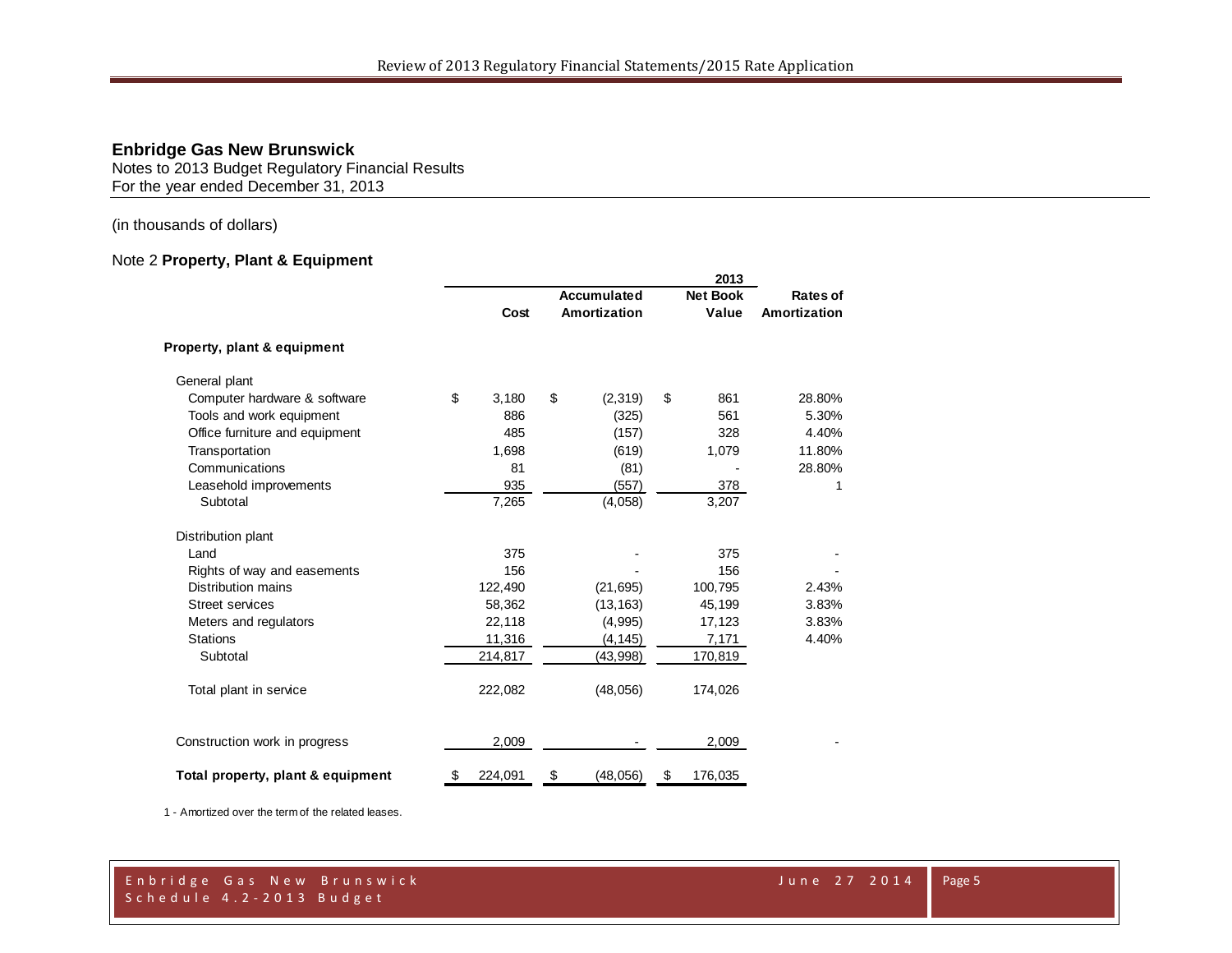Notes to 2013 Budget Regulatory Financial Results For the year ended December 31, 2013

(in thousands of dollars)

### Note 3 **Deferred Development Costs - Net**

|                                          |    |                |   |                                    |    | 2013                     |
|------------------------------------------|----|----------------|---|------------------------------------|----|--------------------------|
|                                          |    | Cost           |   | <b>Accumulated</b><br>Amortization |    | <b>Net Book</b><br>Value |
| Franchise fee<br>Deferred carrying costs | \$ | 1.500<br>1,784 | S | (1,075)<br>(1,784)                 | \$ | 425                      |
| Total deferred development costs, net    | S  | 3.284          | S | (2.859)                            | S  | 425                      |

#### Note 4 **Development O&M Capitalized Costs – Net**

|                                              |         |                                    |   | 2013                     |
|----------------------------------------------|---------|------------------------------------|---|--------------------------|
|                                              | Cost    | <b>Accumulated</b><br>Amortization |   | <b>Net Book</b><br>Value |
| Development O&M capitalized costs            | 114.902 | (17, 768)                          |   | 97,134                   |
| Total development O&M capitalized costs, net | 114,902 | (17,768)                           | S | 97,134                   |

Enbridge Gas New Brunswick June 27 2014 Schedule 4.2 - 2013 Budget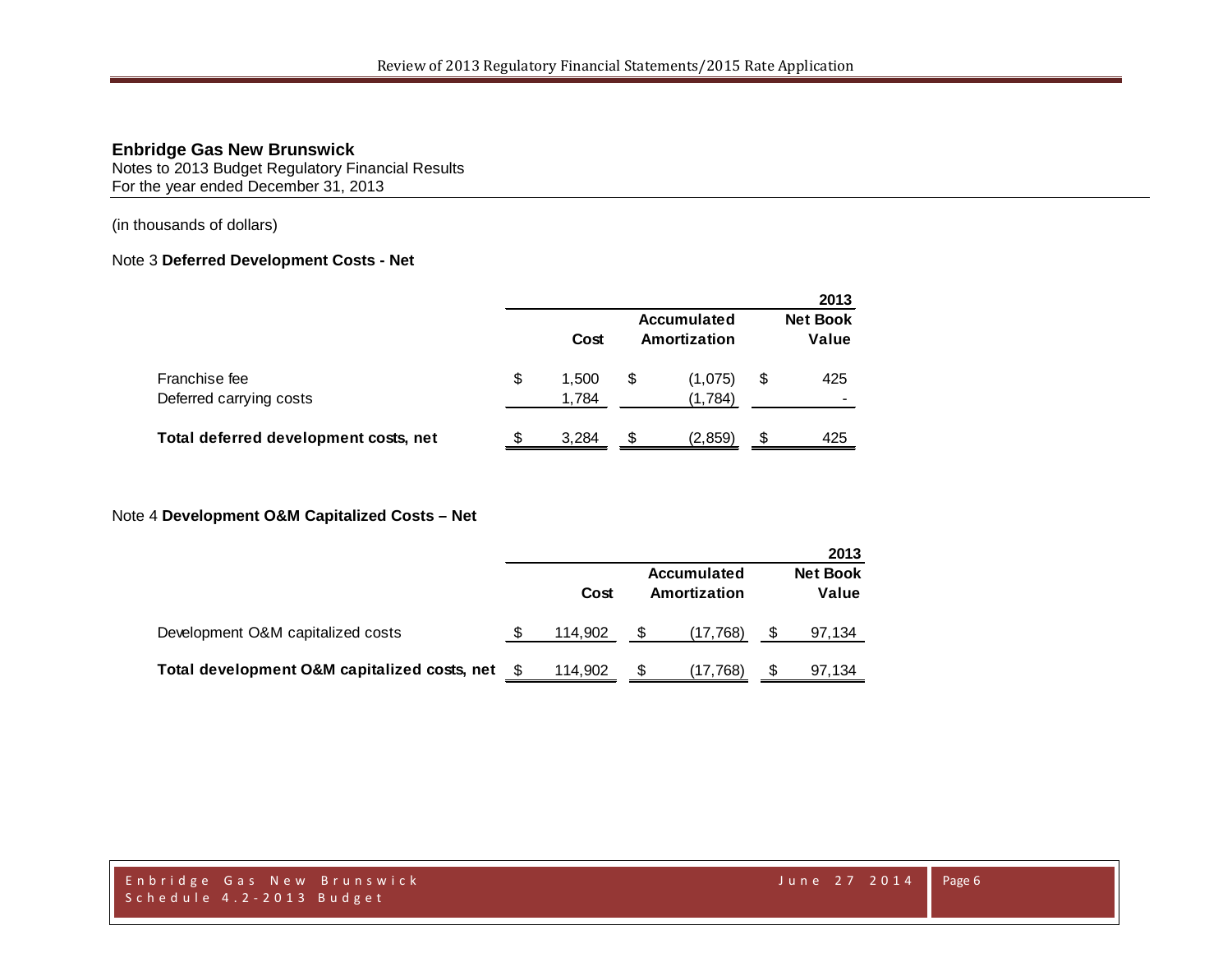Notes to 2013 Budget Regulatory Financial Results For the year ended December 31, 2013

(in thousands of dollars)

## Note 5 **Other Regulated Assets**

|                                |    | 2013   |
|--------------------------------|----|--------|
| Cash, & Short Term Investments | £. | 10,717 |
| Accounts Receivable            |    | 13,607 |
| Long term receivable           |    | 2,992  |
| Inventory                      |    | 1,463  |
|                                | S  | 28.779 |

Enbridge Gas New Brunswick June 27 2014 Schedule 4.2 - 2013 Budget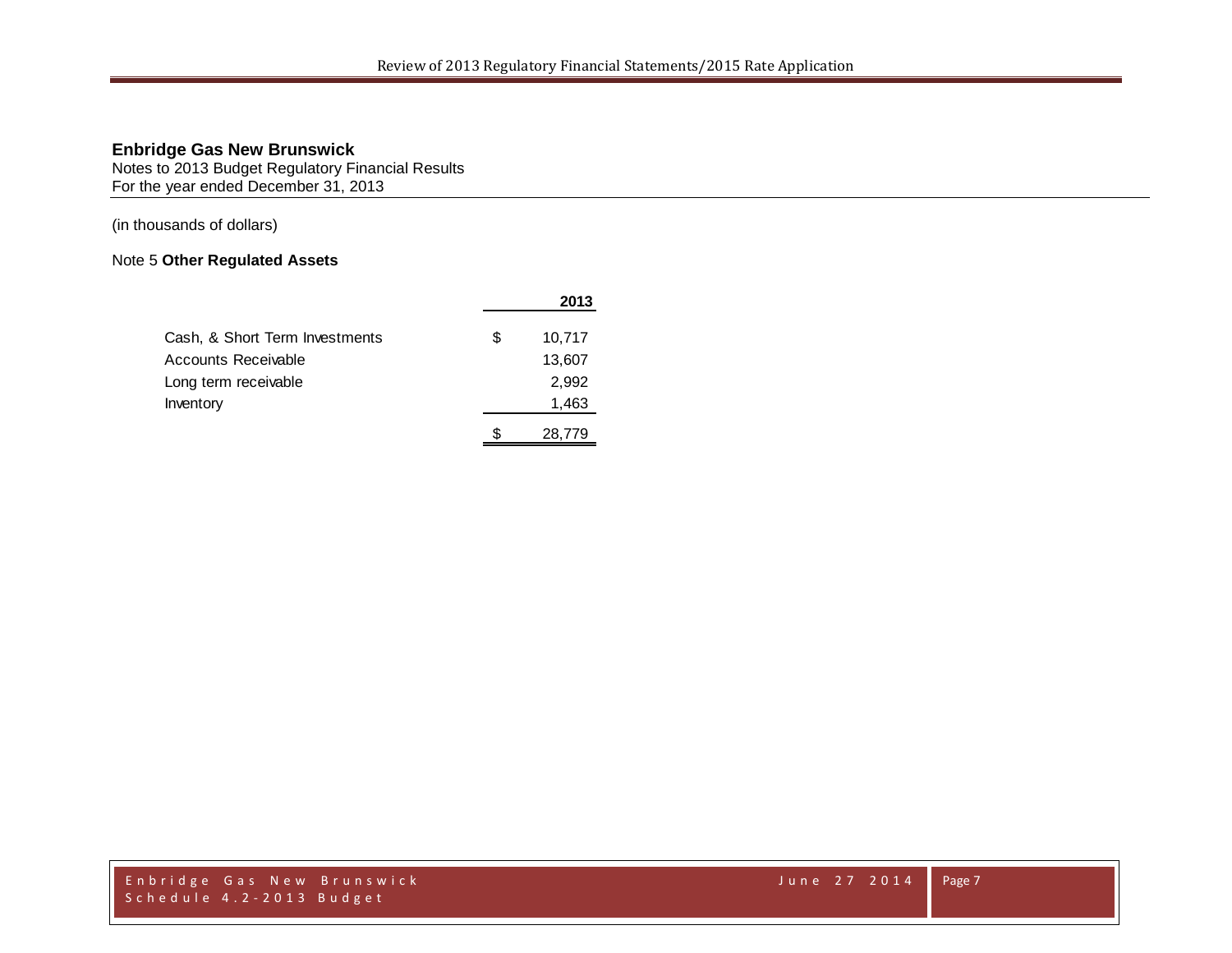Notes to 2013 Budget Regulatory Financial Results For the year ended December 31, 2013

### (in thousands of dollars)

#### Note 6 **Long-term Advances from Associates and Affiliates**

|                                |                   |                      |               |                     | 2013        |           |
|--------------------------------|-------------------|----------------------|---------------|---------------------|-------------|-----------|
|                                |                   |                      |               | <b>Cost of Debt</b> |             |           |
|                                | <b>Issue Date</b> | <b>Maturity Date</b> | Amount        | Enbridge Inc.       | <b>EGNB</b> | Regulated |
| <b>Promissory Note</b>         | 30-Nov-04         | 28-Nov-14            | \$<br>5,339   | 5.69%               | 6.95%       | 6.69%     |
| <b>Promissory Note</b>         | 30-Mar-05         | 30-Mar-15            | 6,000         | 5.04%               | 6.93%       | 6.04%     |
| <b>Promissory Note</b>         | 28-Dec-05         | 28-Dec-15            | 14,000        | 4.59%               | 6.53%       | 5.59%     |
| <b>Promissory Note</b>         | 19-Dec-06         | 19-Dec-16            | 21,000        | 4.82%               | 6.52%       | 5.82%     |
| <b>Promissory Note</b>         | 20-Dec-07         | 20-Dec-17            | 29,000        | 5.54%               | 5.85%       | 6.54%     |
| Promissory Note                | 25-Jun-09         | 25-Jun-14            | 25,000        | 4.37%               | 5.37%       | 5.37%     |
| <b>Promissory Note</b>         | $9-Dec-09$        | $9-Dec-19$           | 21,000        | 4.63%               | 5.63%       | 5.63%     |
| <b>Promissory Note</b>         | 24-Aug-10         | 24-Aug-15            | 12,000        | 3.22%               | 4.22%       | 4.22%     |
| <b>Promissory Note</b>         | 22-Sep-10         | 22-Sep-15            | 9,000         | 3.25%               | 4.25%       | 4.25%     |
| <b>Promissory Note</b>         | 30-Dec-11         | 30-Dec-21            | 18,000        | 4.50%               | 5.50%       | 5.50%     |
| Total long-term advances       |                   |                      |               |                     |             |           |
| from associates and affiliates |                   |                      | \$<br>160,339 | 4.52%               | 5.61%       | 5.52%     |

The cost of debt of EGNB is limited to the actual borrowing rate of Enbridge Inc. plus 1%.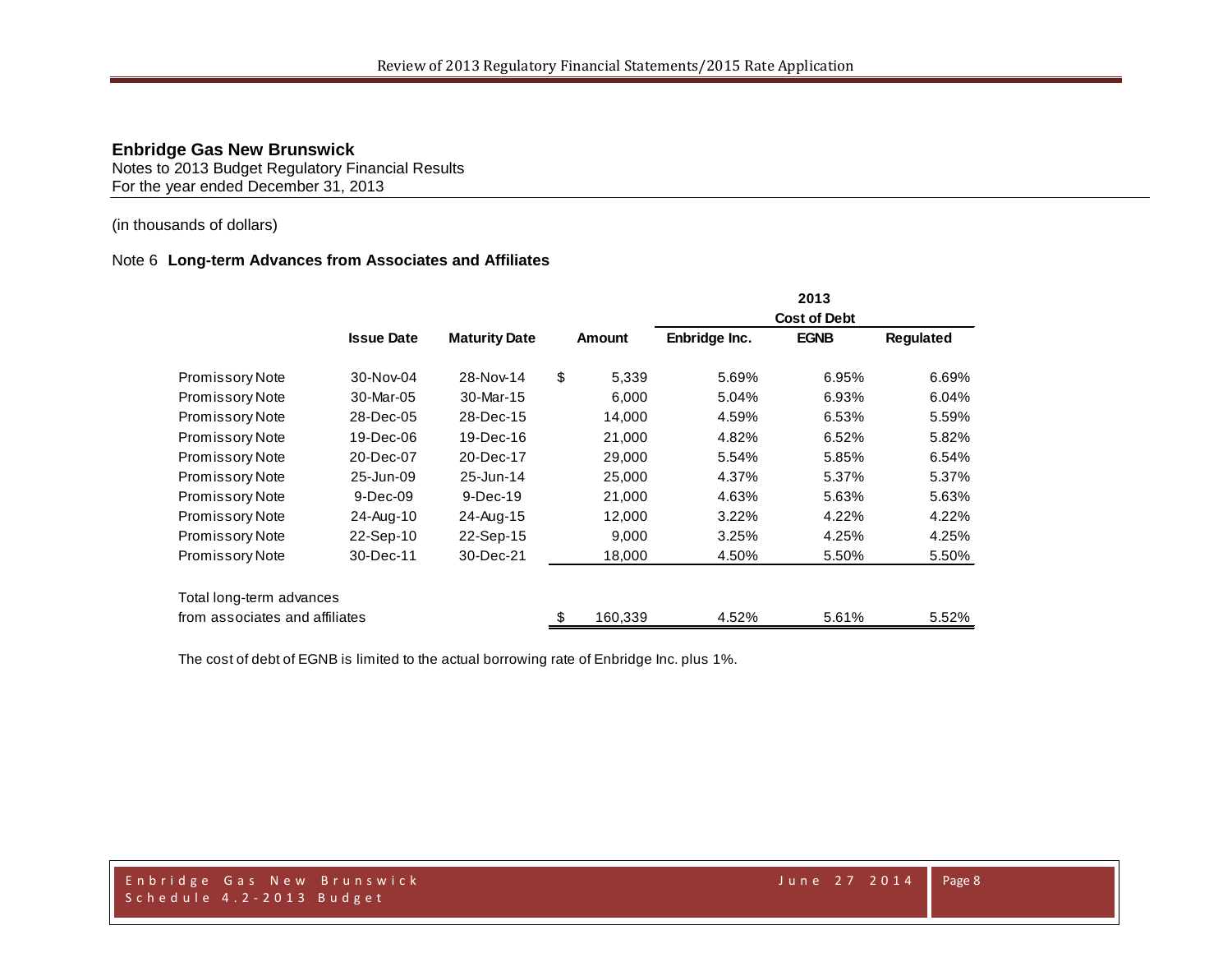Notes to 2013 Budget Regulatory Financial Results For the year ended December 31, 2013

(in thousands of dollars)

## Note 7 **Other Regulated Liabilities**

|                                                |     | 2013   |
|------------------------------------------------|-----|--------|
| Due to affiliated companies                    | \$  | 9.712  |
| <b>Accounts Payable</b>                        |     | 4.983  |
| Long Term Deferred Post Employment Liabilities |     | 2,464  |
|                                                | \$. | 17.159 |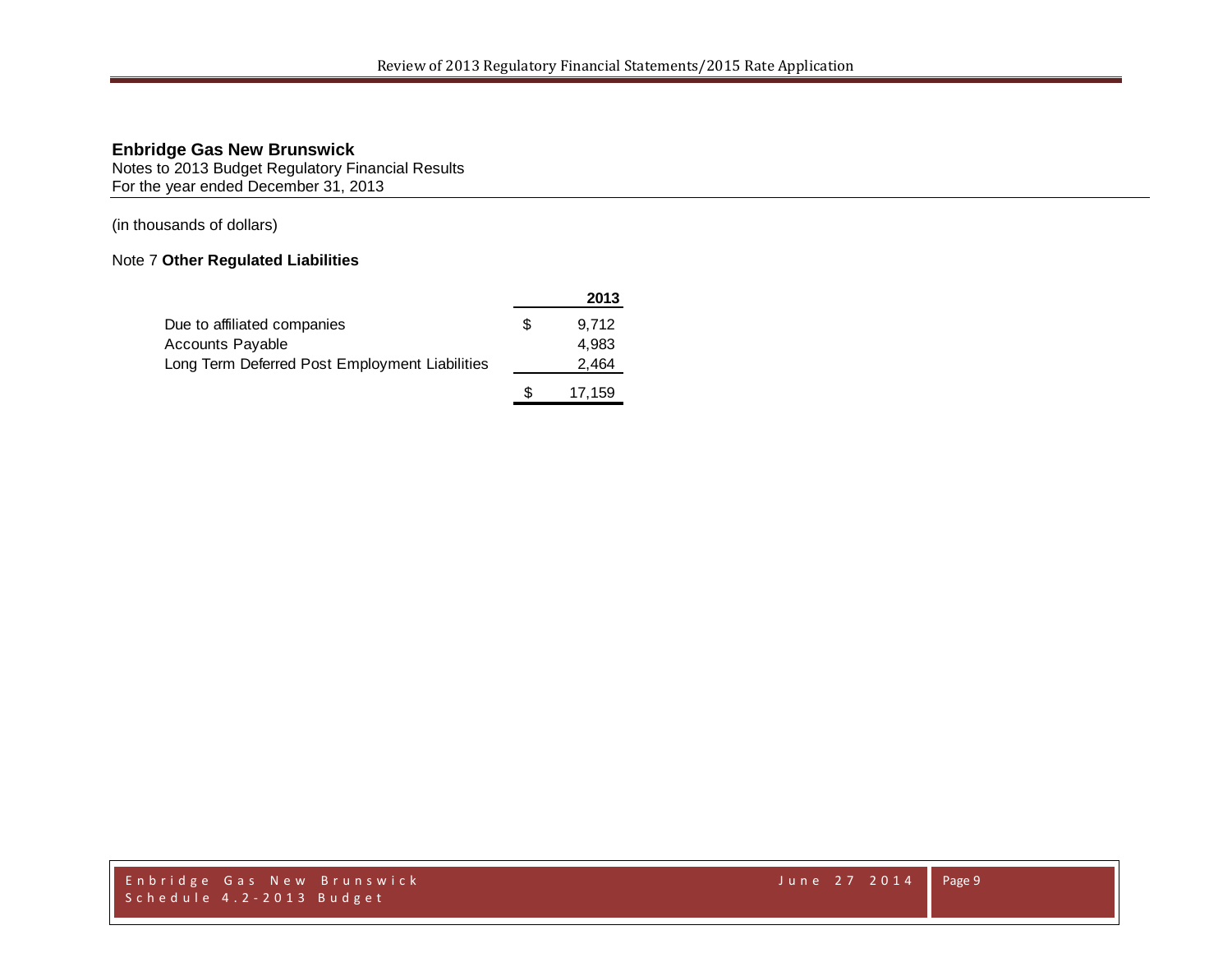Notes to 2013 Budget Regulatory Financial Results For the year ended December 31, 2013

(in thousands of dollars)

#### Note 8 **Operating Revenue**

### a**. Gas Distribution**

|                                                                                                                                                                                                                 | 2013                                                     |                                         |                                             |  |
|-----------------------------------------------------------------------------------------------------------------------------------------------------------------------------------------------------------------|----------------------------------------------------------|-----------------------------------------|---------------------------------------------|--|
|                                                                                                                                                                                                                 | <b>Revenue</b>                                           |                                         | <b>Customers Throughput</b><br>TJs          |  |
| <b>Small General Service (SGS)</b><br>Mid-General Service (MGS)<br>Large General Service (LGS)<br><b>Contract General Service (CGS)</b><br>Industrial Contract General Service (ICGS)<br>Off-Peak Service (OPS) | \$<br>11,937<br>11,156<br>7,571<br>5,129<br>5,683<br>104 | 9,962<br>1,623<br>456<br>96<br>10<br>15 | 861<br>965<br>1,088<br>1,267<br>2,102<br>29 |  |
| Total                                                                                                                                                                                                           | 41,580                                                   | 12,162                                  | 6,312                                       |  |

1 Terajoule (TJ) = 1,000 Gigajoules (GJ)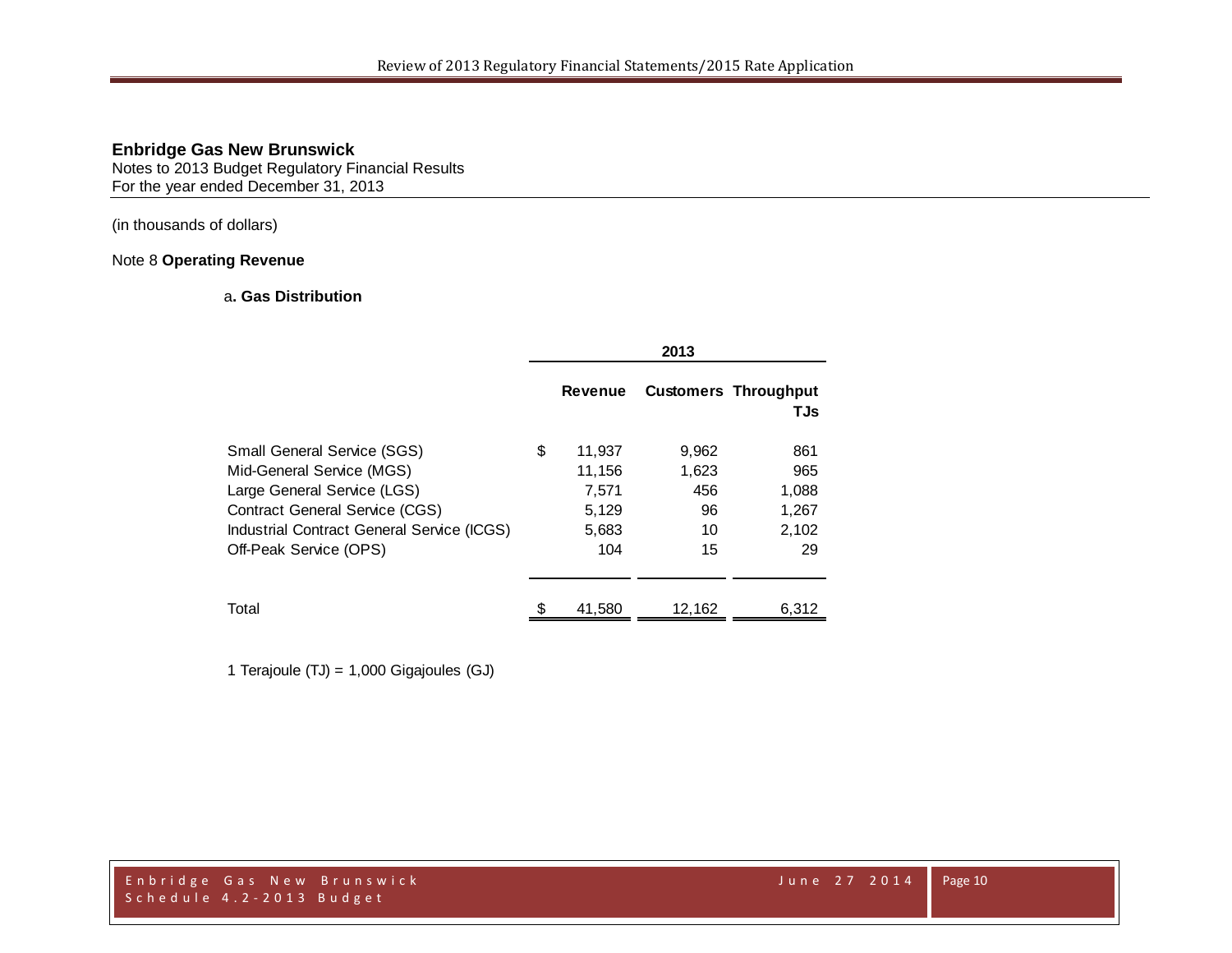Notes to 2013 Budget Regulatory Financial Results For the year ended December 31, 2013

(in thousands of dollars)

#### Note 8 **Operating Revenue (continued)**

#### **b. Miscellaneous**

|                                                             |     | 2013 |
|-------------------------------------------------------------|-----|------|
| Agent billing and collection<br>Other miscellaneous revenue | \$. | 169  |
| <b>Total miscellaneous</b>                                  |     | 175  |

#### **Details of Agent Billing and Collection Revenue**

(in dollars)

|                                            | 2013      |
|--------------------------------------------|-----------|
| Small general service (SGS)                | \$140,141 |
| Mid-General Service (MGS)                  | 17,199    |
| Large General Service (LGS)                | 9,094     |
| <b>Contract General Service (CGS)</b>      | 764       |
| Industrial Contract General Service (ICGS) | 764       |
| Off-Peak Service (OPS)                     | 820       |
| Total agent billing and collection revenue | 168,782   |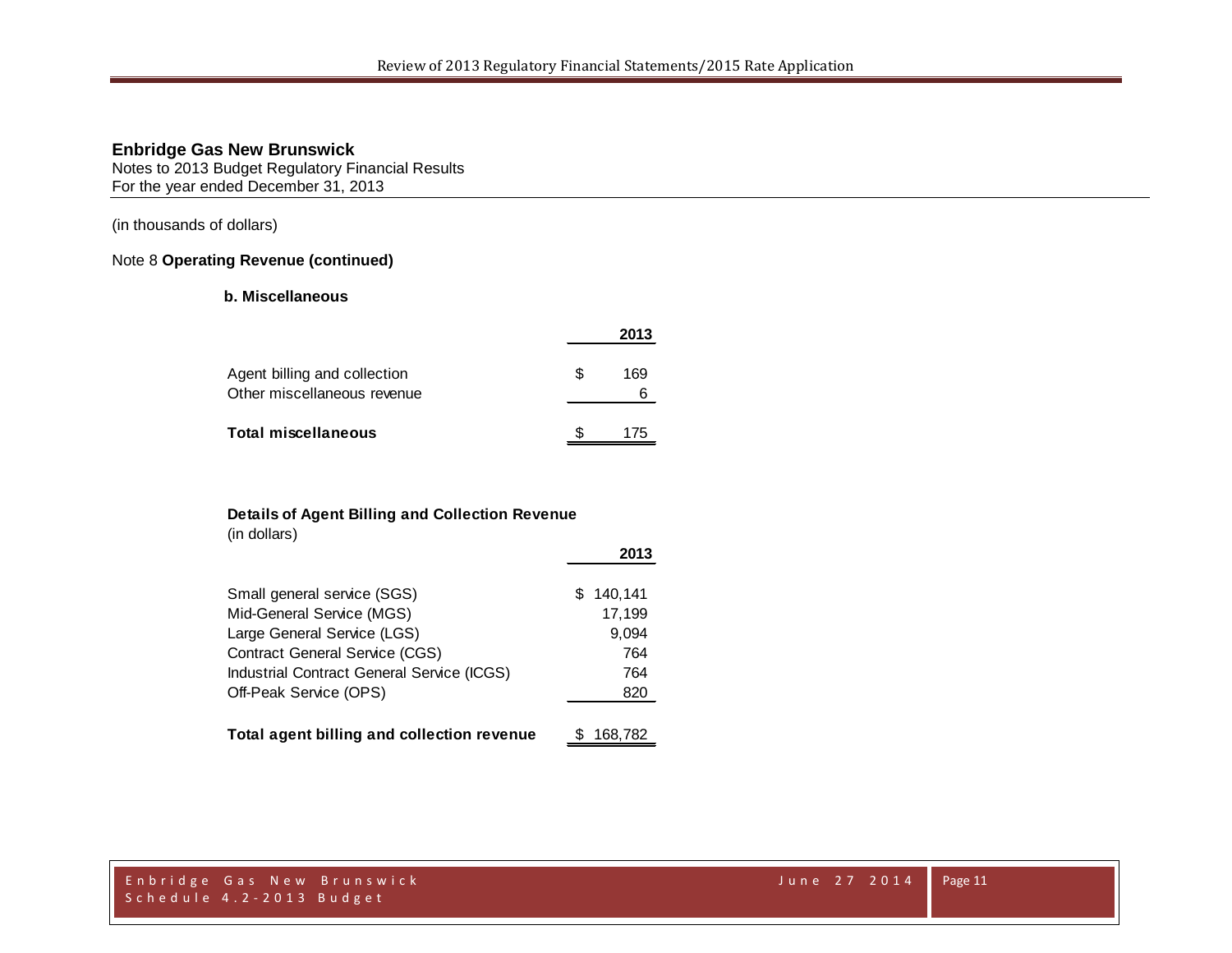**2013**

### **Enbridge Gas New Brunswick**

Notes to 2013 Budget Regulatory Financial Results For the year ended December 31, 2013

(in thousands of dollars)

## Note 9 **Operating and Maintenance Expenses**

|                                           | LV I J       |
|-------------------------------------------|--------------|
|                                           |              |
| Corporate management                      | \$<br>1,181  |
| Corporate administration                  | 1,240        |
| Financial reporting                       | 639          |
| Information technology                    | 980          |
| Regulatory & upstream                     | 1,114        |
| Sales & marketing                         | 1,998        |
| Distribution & maintenance                | 5,727        |
| Customer care                             | 1,329        |
| Human resources                           | 2,799        |
| Gas transportation and related activities | 1,901        |
|                                           |              |
| Total prior to capitalization             | 18,908       |
| Property, plant & equipment               | 5,038        |
| <b>Total capitalized</b>                  | 5,038        |
| <b>Total expense</b>                      | \$<br>13,870 |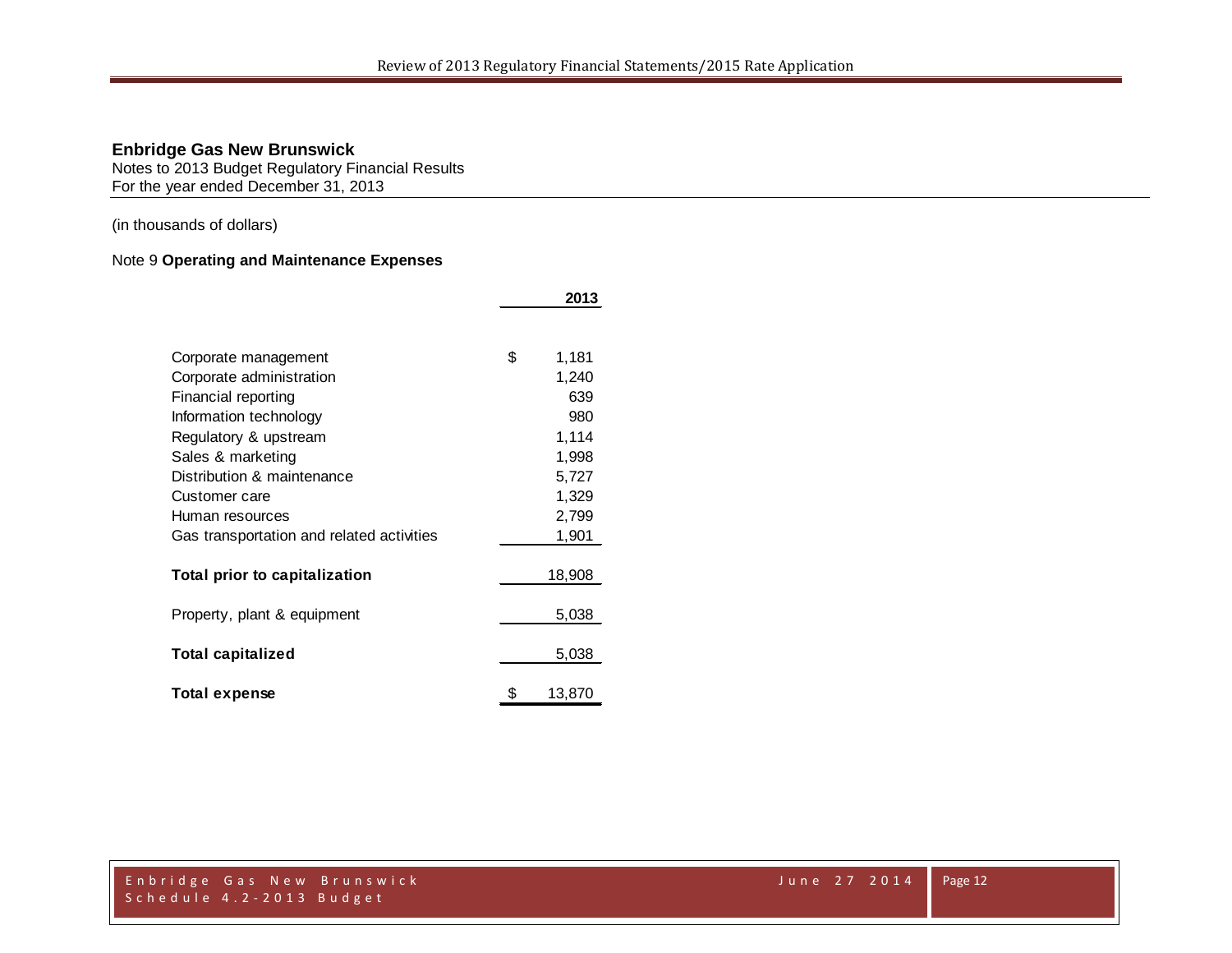Notes to 2013 Budget Regulatory Financial Results For the year ended December 31, 2013

(in thousands of dollars)

## Note 10 **Interest on Amounts Due to Associates & Affiliates and Other Interest**

|                                                                                                    |     | 2013        |
|----------------------------------------------------------------------------------------------------|-----|-------------|
| Interest on long-term debt<br>AIDC - allowance for funds used during construction (debt component) | \$. | 8.457<br>16 |
| Total interest on amounts due to associates & affiliates and other interest                        |     | 8.473       |

#### Note 11 **Regulated Return on Equity**

|                                                                                                      |     | 2013        |
|------------------------------------------------------------------------------------------------------|-----|-------------|
| Regulated return on equity<br>AEDC - allowance for funds used during construction (equity component) | \$. | 7.847<br>26 |
| Total regulated return on equity                                                                     |     | 7.873       |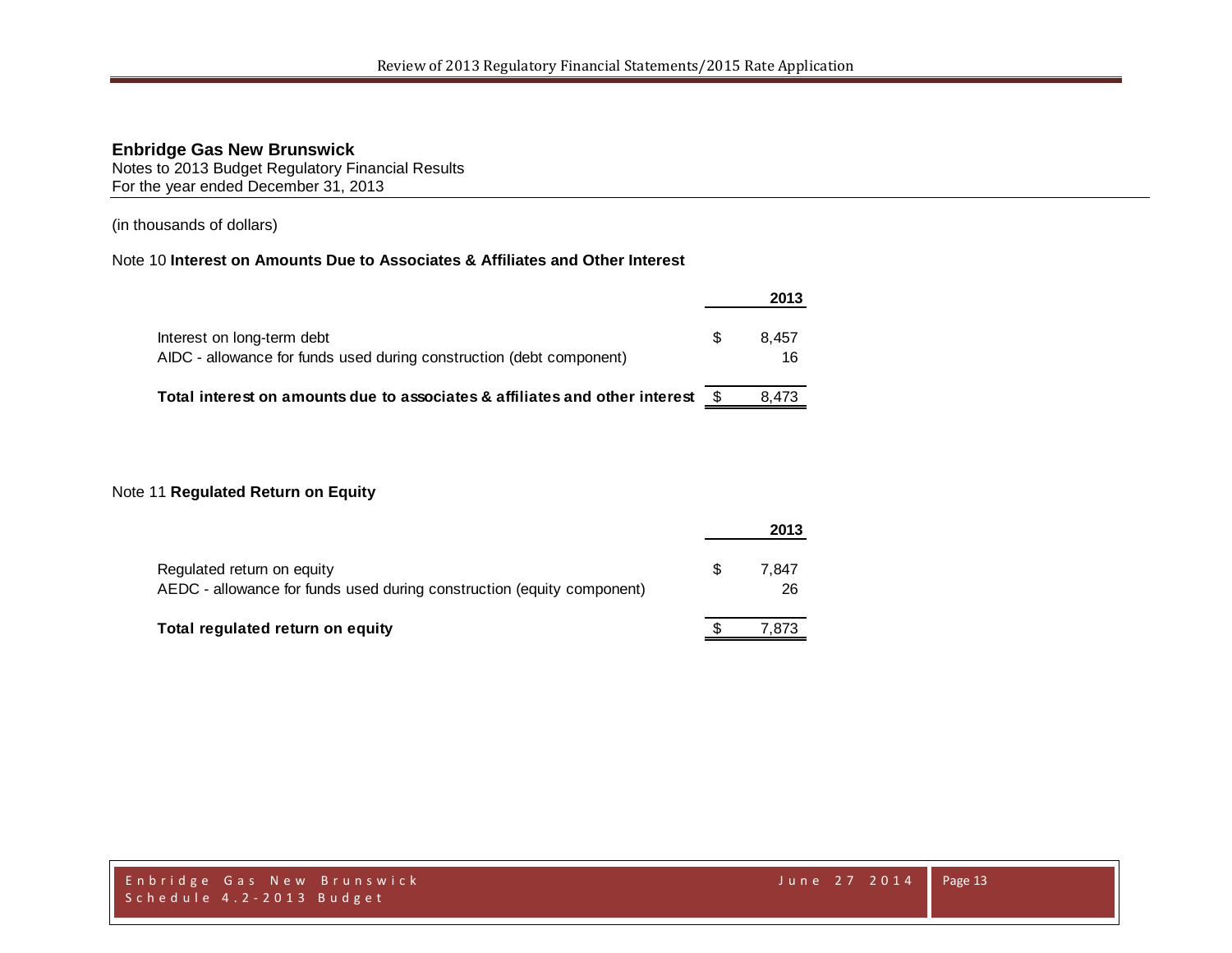Notes to 2013 Budget Regulatory Financial Results For the year ended December 31, 2013

(in thousands of dollars)

## Note 12**Rate Base for Regulatory Purposes**

|                                                                      | 2013                                  |
|----------------------------------------------------------------------|---------------------------------------|
| Property, plant & equipment                                          |                                       |
| Cost<br>Accumulated amortization<br>Net                              | \$<br>222,082<br>(48, 056)<br>174,026 |
| Deferred charges                                                     |                                       |
| Franchise fee, at cost<br>Accumulated amortization<br>Net            | 1,500<br>(1,075)<br>425               |
| Development O&M capitalized costs<br>Accumulated amortization<br>Net | 114,902<br>(17, 768)<br>97,134        |
| Deferred carrying costs, at cost<br>Accumulated amortization<br>Net  | 1,784<br>(1,784)                      |
| Deferral account                                                     |                                       |
| <b>Total deferred charges</b>                                        | 97,559                                |
| <b>Term deposit</b>                                                  | 2,978                                 |
| <b>Working capital allowance</b>                                     | 1,486                                 |
| Total rate base                                                      | \$<br>276,049                         |
| Average rate base                                                    | \$<br>276,370                         |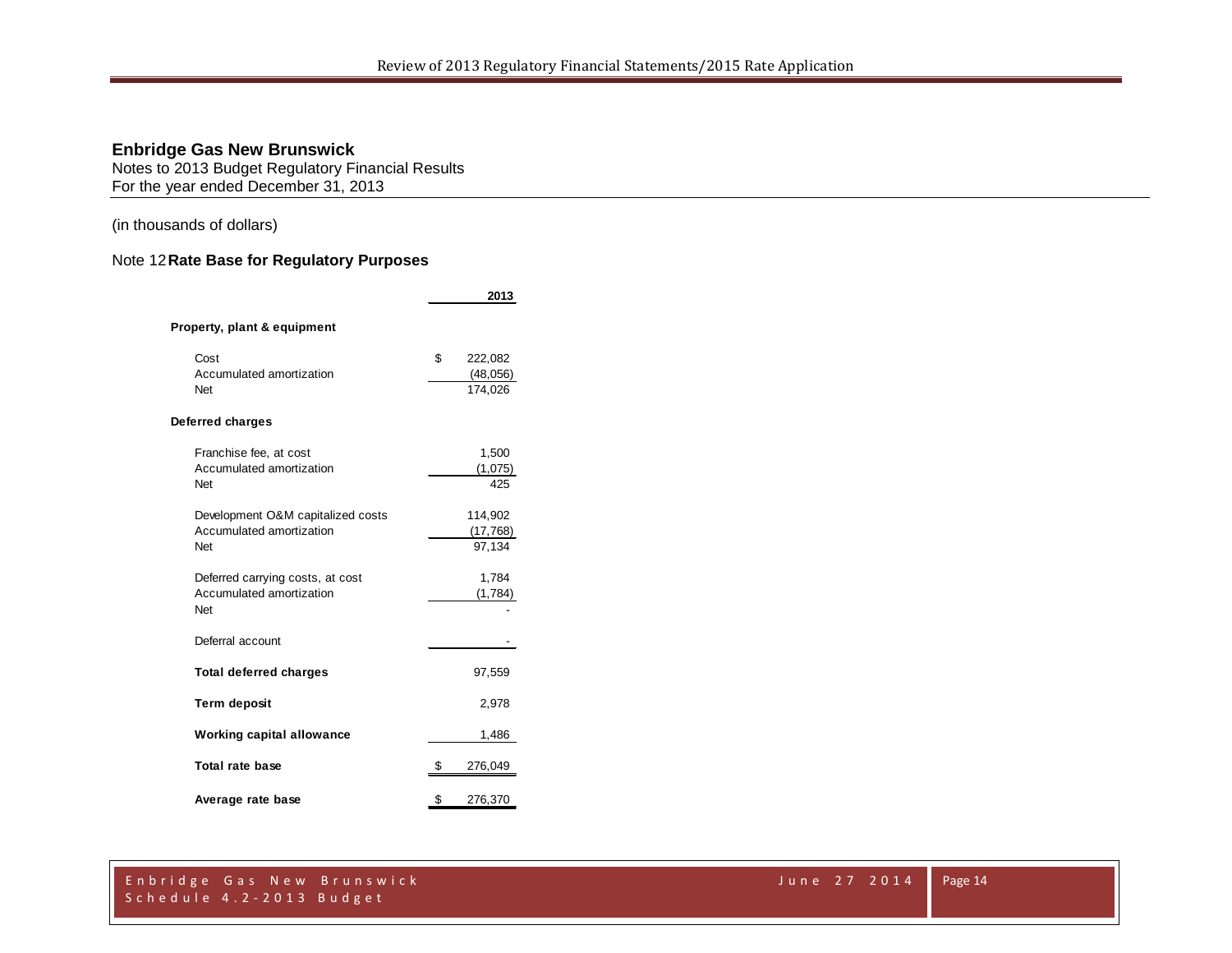Notes to 2013 Budget Regulatory Financial Results For the year ended December 31, 2013

(in thousands of dollars)

## Note 13**Capital Structure for Regulatory Purposes**

|                                                              |    | 2013              |  |  |  |  |  |  |  |
|--------------------------------------------------------------|----|-------------------|--|--|--|--|--|--|--|
| Capital structure                                            |    |                   |  |  |  |  |  |  |  |
| Long-term debt                                               | \$ | 160,339           |  |  |  |  |  |  |  |
| $E$ quity <sup>1</sup>                                       |    | 127,853           |  |  |  |  |  |  |  |
| Total                                                        | \$ | 288,192           |  |  |  |  |  |  |  |
| Capital structure percentage                                 |    |                   |  |  |  |  |  |  |  |
| Long-term debt                                               |    | 55.64%            |  |  |  |  |  |  |  |
| Equity<br>Total                                              |    | 44.36%<br>100.00% |  |  |  |  |  |  |  |
| Capital structure average percentage for regulatory purposes |    |                   |  |  |  |  |  |  |  |
| Long-term debt                                               |    | 55.47%            |  |  |  |  |  |  |  |
| Equity                                                       |    | 44.53%            |  |  |  |  |  |  |  |
| Total                                                        |    | 100.00%           |  |  |  |  |  |  |  |

#### **Weighted cost of capital for regulatory purposes**

| Long-term debt<br>Equity<br>Total                             | 3.06%<br>4.85%<br>7.91% |                    |  |
|---------------------------------------------------------------|-------------------------|--------------------|--|
| <b>Regulated Equity</b><br>Equity to Fund Regulatory Deferral | \$                      | 127,853<br>100,099 |  |
| <b>Total Equity</b>                                           |                         | 227,952            |  |